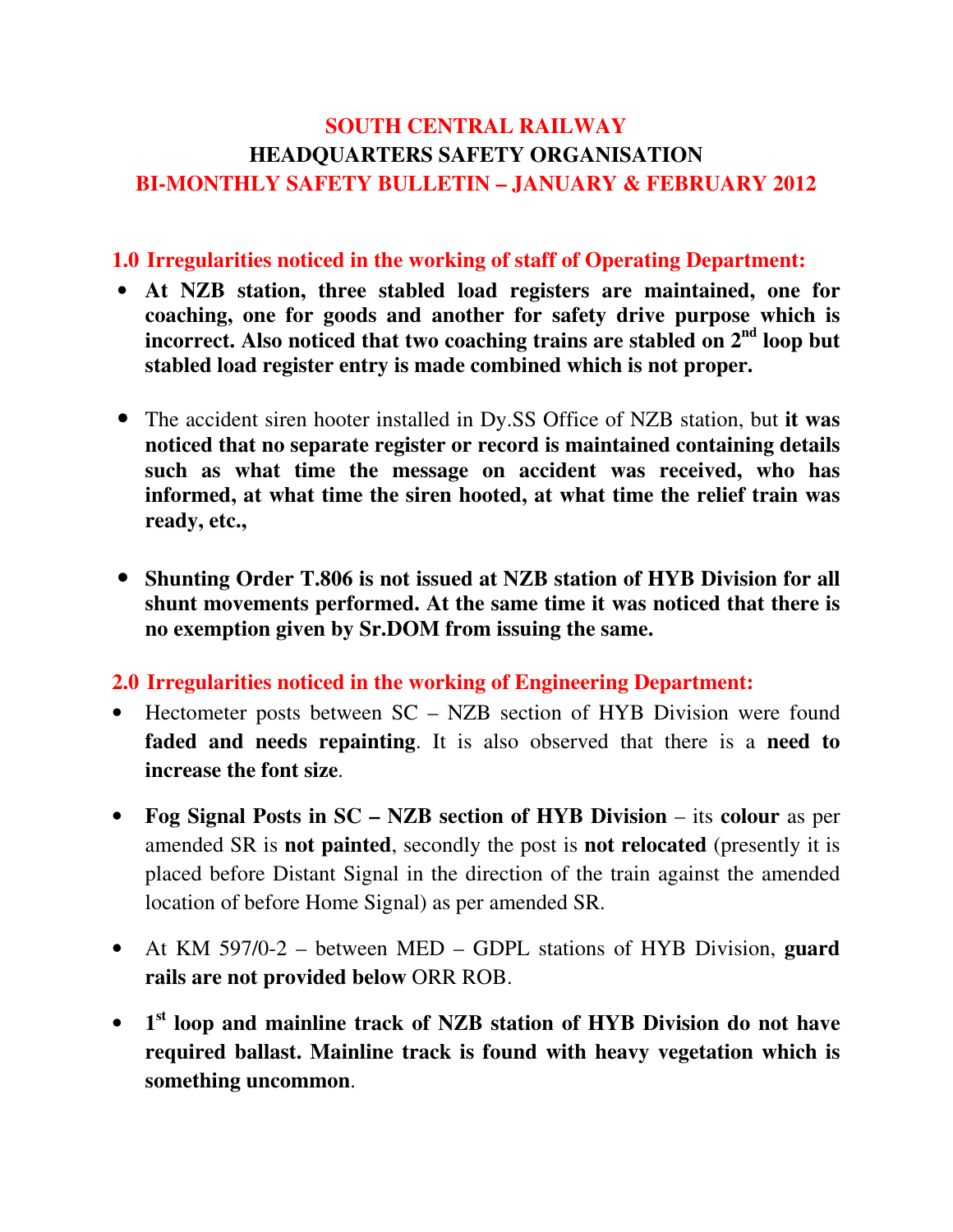- As observed in the footplate inspection by 12723 A.P. Express on 18.01.2012, Engineering Indicators were not provided at the following locations:
	- a. KM 206/40-442 between CHZ GT stations of SC Division. b. KM 230/6-8 at PGDP yard of SC Division.
	- c. KM 246/32 247/34 between BG WP stations of SC Division.

3.0 Irregularities noticed in the working of Mechanical Department:

- Crew lobby/NZB noticed that there is no shift in-charge. It is essential to keep one Supervisor in each shift on par with other locations like KCG, SC, SNF, CT, BIDR who should be responsible to ensure that all the defects / irregularities noticed by the crew should invariably be intimated under clear exchange of PNs with SPCOR / TLC on time.
- ART/NZB Functioning of the 132 T inflatable airbag was checked and was found not working.
- ART/NZB Demonstration of underwater cutter equipment could not be seen as the nozzles were malfunctioning,

4.0 Irregularities in the working of Electrical Department:

• Loco No. WAP4 22226/LGD – during footplate inspection on 04.01.2012 by Train No. 12791 SC – Patna Express, it was noticed that the VCD was kept in suppressed mode.

### 5.0 Irregularities in the working of S&T Department:

- Emergency Socket pillar / posts in SC NZB section of HYB Division are **not** painted as per the standard design and also no numbering which is essential.
- The pro-forma of Relay Room Key Register at NZB station of HYB Division was not in conformity with the Appendix XIII of G&SR and as per SWR. The important column 'reasons for taking the key' is missing.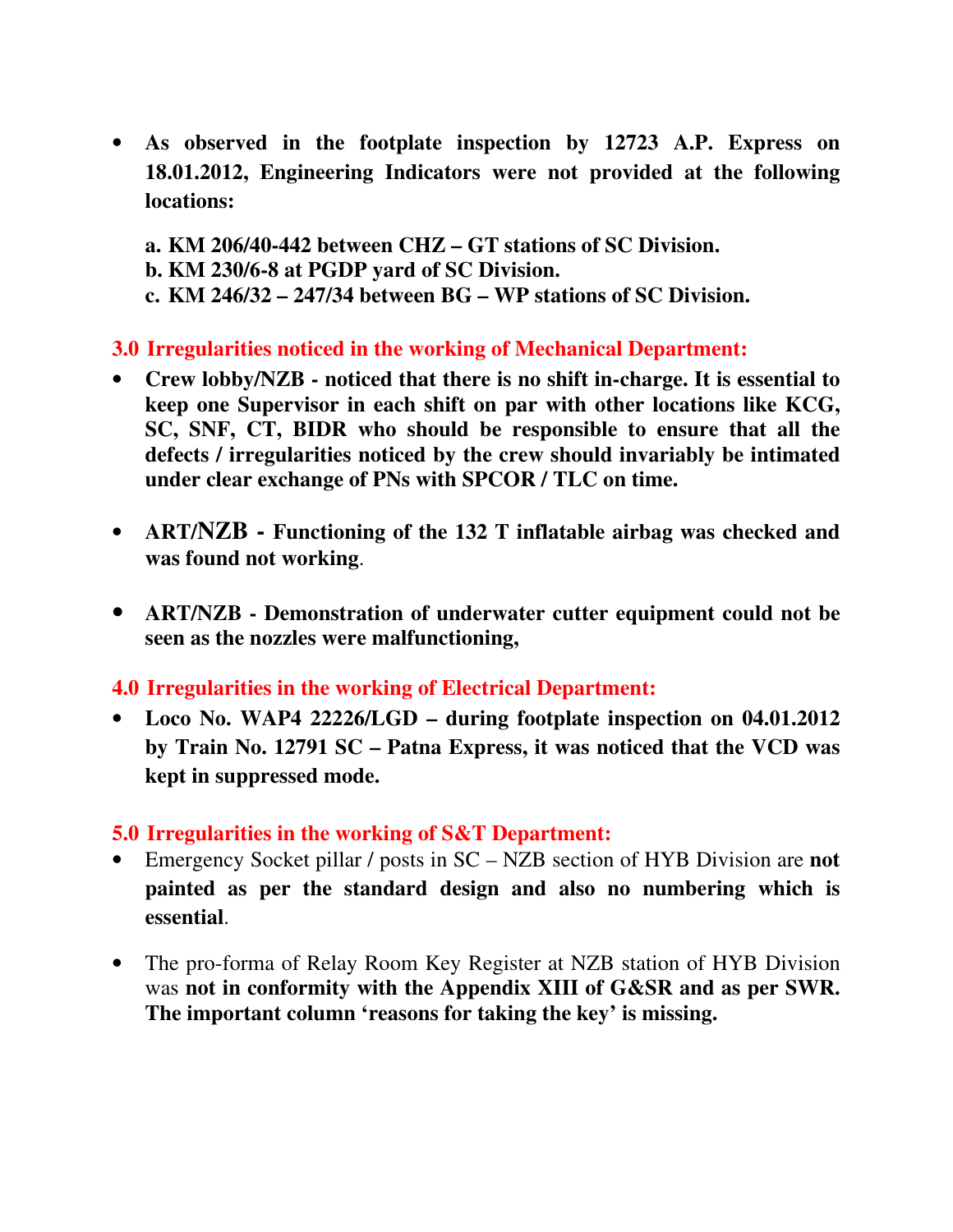## DETAILS OF UNUSUALS AND ACCIDENTS THAT TOOK PLACE DURING NOVEMBER & DECEMBER 2011

 $\div$  History of the incident: On 19<sup>th</sup> January 2012 at about 2150 hours at SNF station of SC Division one Goods train with multi electric locos (of which one loco is a dead loco) arrived. The planning is to detach the dead loco at SNF station. Accordingly the shunting staff brought the multi locos onto L-1 for detaching the dead loco. Immediately after detaching the dead loco, it escaped and derailed in the trap which was in 'open' condition.

Cause: LP failed to secure the dead loco by application of hand brake and also failed to keep wedges below the wheels to secure the loco before detaching.

Suggestions & recommendations: Every LP including Shunters shall ensure that the securing the locos is their responsibility and that can be ensured by application of hand brake, placing wedges apart from application of parking brakes.

 $\div$  Brief of the incident: On 1<sup>st</sup> February 2012 while coupled engines (one working and one dead loco) were on run between NKDO – TIM stations of GTL Division, the dead loco got uncoupled due to knuckle breakage and rolled back.

Cause: Knuckle breakage led to parting of locos and the cause for roll back was due to failure of ensuring manning.

Matters brought to light: The dead loco was not manned by a minimum rank of employee in the designation of ALP, not certified 'fit' by the SE/LI/PCOR, not ensuring continuity between the two locos.

Suggestions & recommendations: Whenever dead loco is required to be moved along with working loco (not along with the formation), manning shall be ensured, continuity shall be connected, certification from SE/LI/PCOR should be obtained for the movement of the dead loco.